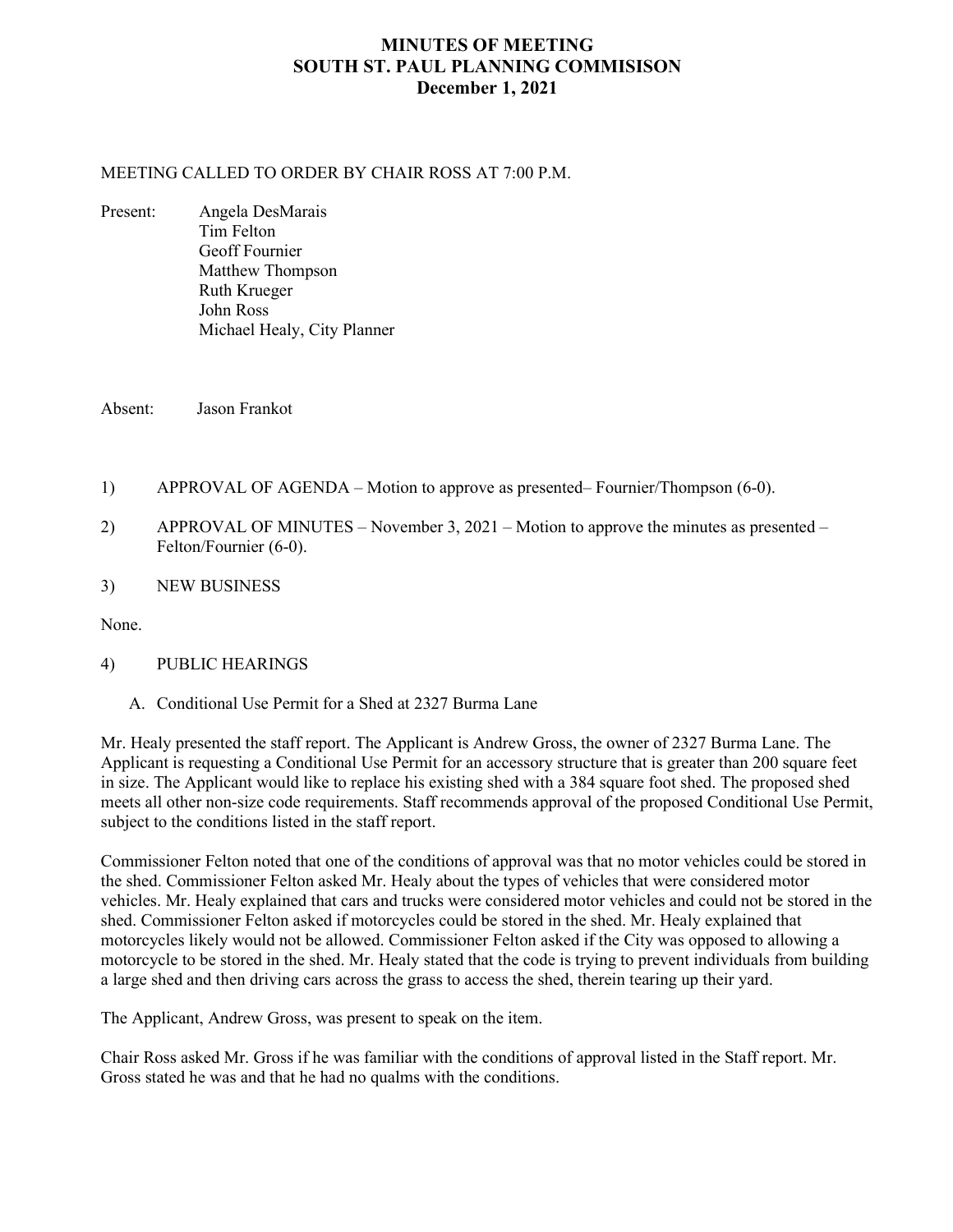Planning Commission Minutes December 1, 2021 Page 2 of 5

Chair Ross asked the Applicant about his anticipated construction start date. Mr. Gross stated that he would have liked to start the project in the fall, but this did not happen. Mr. Gross stated he was planning on pouring the slab soon and would continue construction in the spring.

Commissioner Felton asked the Applicant if he would like to put a motorcycle in the shed. Mr. Gross stated he does not own a motorcycle but does own a four-wheeler that he would like to store in the shed.

Chair Ross opened the public hearing.

Mr. Healy shared an email that had been submitted by Marjorie and John Stewart, 2303 Burma Lane, stating they would like to see the Applicant be able to build the shed he needs.

Staff also received a voicemail from Margaret Demco, 2315 Burma Lane, in favor of the Conditional Use Permit request being granted.

Chair Ross closed the public hearing.

Motion to recommend approval of the Conditional Use Permit for a 384 square foot shed at 2327 Burma Lane, subject to the conditions outlined in the staff report - Felton/DesMarais (6-0).

B. Parking Variance for a Church in the Serbian Home at 404 3<sup>rd</sup> Avenue South

Mr. Healy shared the staff report. The application was submitted by Gateway Christian Church. The Applicant is requesting a parking variance to allow their church to operate in the Serbian Home. The Serbian Home has been used as an event center, a church, a museum, and most recently a reception hall. In 2020, the Serbian Home received a Conditional Use Permit to be used as a private reception hall. The Conditional Use Permit allows the attendees of a small event (70 or fewer attendees) to park on the street near the Serbian Home. For larger events, the owner must lease an off-site parking lot and operate a shuttle service for attendees. The Serbian Home is currently being leased to Gateway Christian Church. The Applicant is seeking a variance that would allow them to operate with the same parking standards as the reception hall use that was approved in 2020. Staff recommends approval of the parking variance, subject to the conditions listed in the staff report.

Chair Ross shared his concern that by granting this request, any use that moves into the Serbian Home will be given the same variance. Mr. Healy explained that the variance request was a very specific request for a church. The zoning district the building is located in lists churches, single-family homes, and duplexes as permitted uses. Any other use would require a Conditional Use Permit and trigger a review of the parking at the site. Chair Ross shared that his concern stemmed from the comparison of the 'church' use to an 'event space' use. Churches hold events more frequently than event spaces, which will result in parking on the streets. Chair Ross stated that he wanted to ensure that the parking variance would not be transferable to any other use of the site. Mr. Healy stated that a condition could be added stating that the variance may only remain in effect if the property is a church and shall not be applicable to any other use.

Pastor Richard Farrell, 531 12th Avenue South, was present to speak on the item. Pastor Farrell shared that the church had previously been meeting at an AMC theater while they were searching for a more permanent location. The church hosts around 40 people during Sunday services and offers bible study on Thursday nights with about 15 attendees. The building also hosts Cub Scout meetings and music during the week. Pastor Farrell explained that the intention is to make the building a community space. Pastor Farrell shared he had been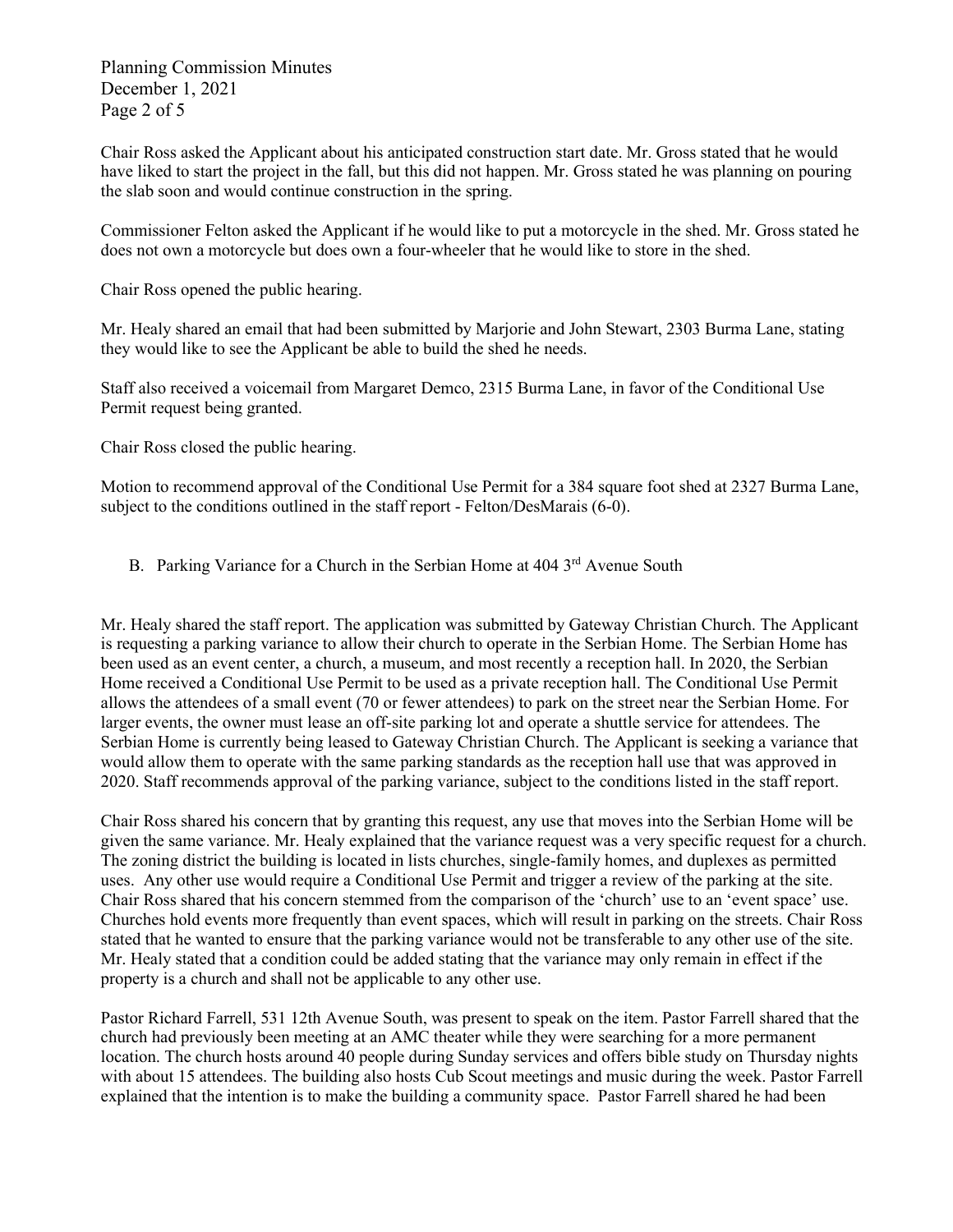Planning Commission Minutes December 1, 2021 Page 3 of 5

inquiring about potential off-site parking locations. Pastor Farrell stated that he wanted to work with the community to make the parking situation work.

Chair Ross asked Pastor Farrell if any provisions had been made for maintaining the Serbian artifacts at the site. Pastor Farrell shared that the artifacts had been moved to a balcony within the church for safe keeping.

Chair Ross opened the public hearing.

No correspondence had been received on the item.

James Huntington, 412 3rd Avenue South, shared his displeasure about the lack of on-street parking availability during the Church's Sunday services.

Chair Ross closed the public hearing.

Commissioner Thompson asked if there was any provision of the Serbian Home's Conditional Use Permit that would oblige the commissioners to recommend approval. Mr. Healy shared that he would not be able to speak to specifics because he was not the City Attorney but advised the commissioners that a recommendation of denial would likely be inconsistent with the Comprehensive Plan and the previous approval.

Chair Ross asked Mr. Healy about the process for handling a violation of the variance in the event that the church regularly had more than 70 attendees and did not offer off-site parking. Mr. Healy explained that if the City became aware of a violation, the City Council could hold a hearing to consider the revocation of the variance. Chair Ross asked if the city had a policy with a timeline for when to reevaluate a variance approval. Mr. Healy stated that it is unusual to set a time limit on a variance.

Chair Ross asked for confirmation that Pastor Farrell was familiar with the conditions of approval. Pastor Farrell acknowledged that he was.

Motion to recommend approval of the parking variance for a church at the Serbian Home – Thompson /Fournier  $(6-0).$ 

C. Interim Use Permit for Temporary Structures at the South St. Paul Rod and Gun Club

Mr. Healy shared the staff report. The South St. Paul Rod and Gun Club was established in 1935. The Gun Club is a non-profit organization run by a volunteer board. Their 81-acre property is used for shotgun, pistol, and rifle shooting and looks and functions like a scout camp. The City has been allowing the open-ended use of temporary structures at the property via short-term Interim Use Permits. This includes the use of shipping containers and semi-trailers for storage and firing structures. The Applicant is requesting a long-term Interim Use Permit that would allow the property to use the storage and firing shed structures as long as the Gun Club occupies the property.

The zoning of the property is very complicated. The property is zoned Industrial. Shooting ranges are not an allowed use in the district but are protected under State Statute as long as the ranges are operated safely in accordance with the National Rifle Association's best practices. Temporary structures and exterior storage are allowed with an Interim Use Permit. Trailers and shipping containers are normally not allowed to be used for storage for more than 14 days a year but the City Attorney directed Staff that the trailers can be allowed with an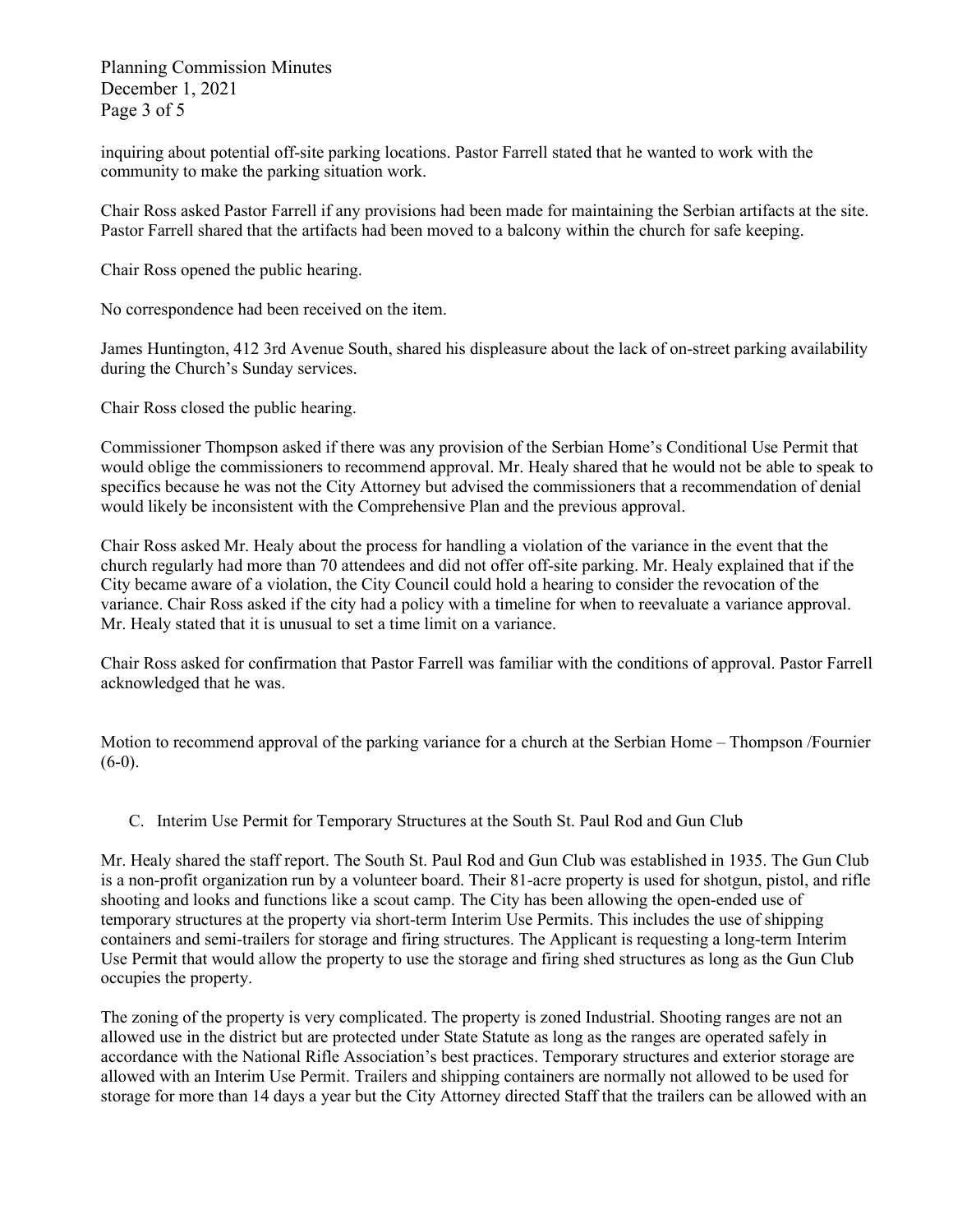Planning Commission Minutes December 1, 2021 Page 4 of 5

Interim Use Permit because of the Gun Club's special status under State Statute. The property is also located in the Flood Fringe district and is subject to requirements about how and where new structures can be placed. The Industrial zoning district only allows one accessory structure per property, whereas the Gun Club has multiple accessory structures. The Industrial District regulates the exterior building materials of newly constructed structures. None of the existing trailers meet the requirement.

The City Council discussed expectations for the Gun Club's temporary structures at a work session in September. The Gun Club would prefer to maintain the temporary structures indefinitely. The City Council agreed that the Gun Club's use is different than the other uses in the Industrial District and agreed to allow the temporary structures to be maintained long-term. The Council made clear that they would like the Gun Club to periodically check in with the City as a condition of their long-term Interim Use Permit approval. Staff is recommending approval of the Interim Use Permit subject to the conditions listed in the staff report.

Chair Ross asked how the City Council planned to have the Applicant check in with them. Mr. Healy shared that the Gun Club has proposed to bring in noise testing results to the City Council every 5 years. Mr. Healy reminded Chair Ross that if any changes are made to the site, the Gun Club will need to come before the City for additional zoning approvals.

Scott Edgerton, 7455 Addisen Path, Inver Grove Heights, came forward as a representative for the Gun Club. Mr. Edgerton noted that the Department of Natural Resources does offer a manual for best practices for gun clubs. The Department of Natural Resources follows the standards put in place by the National Rifle Association. Mr. Edgerton noted that the site's safety features had been built to meet the standards.

Chair Ross opened the public hearing.

A comment from the Inver Grove Heights Parks Department was included in the packet.

Chair Ross closed the public hearing.

Chair Ross asked if Staff received a lot of noise complaints about the Gun Club. Mr. Healy stated his office had not received any noise complaints. He shared that he was aware of one resident that contacts the Police Department and City Administrator fairly frequently with noise complaints. Mr. Healy attested that from the park adjacent to the Gun Club, the site can be noisy; however, the noise does not exceed the limits allowed by state statute.

Commissioner Thompson commented that 5 years is a long time given the turnover rate of the board. Commissioner Thompson encouraged the Gun Club to stay involved with the community. Chair Ross asked Mr. Healy if the Gun Club could be called before the City Council before the 5-year timeline if there was a noise violation. Mr. Healy stated that a safety violation could result in a public hearing for the revocation of the Gun Club's Interim Use Permit.

Mr. Healy shared that he had received feedback from the Department of Natural Resources that the City's current approach of continuously having the Gun Club come in for short-term approvals is uncommon. Most other cities have long term approvals in place for similar uses.

Motion to recommend approval of the Interim Use Permit, subject to the conditions listed in the staff report - Krueger /Fournier (6-0).

### 5) OTHER BUSINESS